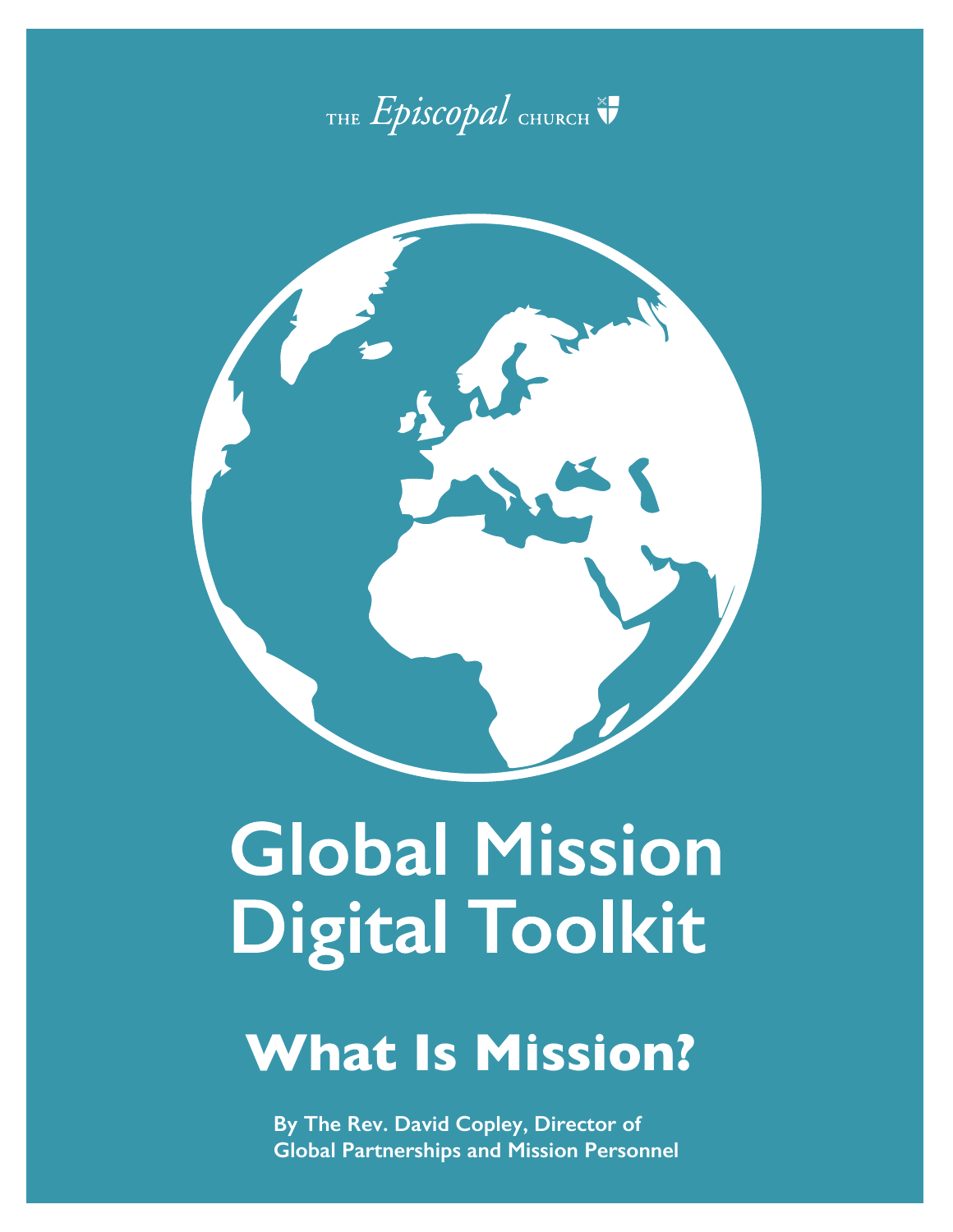# **What is Mission? A Personal Journey**

When we reflect on how The Episcopal church engages internationally, the term "mission" is lifted up as central to this activity. We talk about the church's mission, the diocese's mission, mission trips, my mission, the mission of God, or the work of missionaries. But what is "mission", what are "missionaries", what is God calling me/us to do? How is God calling the church to share our faith in this global world in which we live?

I remember very clearly when I started my new job as Mission Personnel Officer, I had a steep learning curve and although I had been a missionary for many years I had not delved too deeply into the theology of mission. Early on in my new role, I had asked a question of panelists at a mission conference; "What is the mission of the Church". One very experienced colleague from the U.K. was not happy with my apparent cavalier use of words, and clearly stated at the beginning of the panel that the church does not have a mission, it is God's mission. While this argument may seem pedantic and academic, I feel that words are important and that it is equally important for us to have a clear understanding of the foundation of our desire to engage in mission as a Church community and how the goals of our mission endeavors are best served.

Until I began researching this question in any depth, I would begin expounding my definition of mission by saying that mission is derived from the Latin word mittere, which means "to send" and is found in the Latin translation of the Bible or the Vulgate<sup>[1](#page-1-0)</sup> and that *missio* is the word used to translate the Greek word apostello. The general consensus being that mission, in a Christian context is about being "sent". It is obvious how we have made those connections and how the word mission has been interpreted as the gospel imperative of the apostles being sent out into the world. However, Stroope in his book Transcending Mission in talking about mission and mittere states,

*Equality of meaning is assumed, because there is similarity in form, sound, and spelling. And yet, though the modern English word looks and sounds like the Latin mittere or missio, they are not necessarily the same word, Troope further states that the earliest translations of the Vulgate do not turn mittere into mission or missionary.[2](#page-1-1)*

#### **Thus Troope argues that**

*To base one's argument on a single Greek word and its Latin equivalence mittere, accentuates "sending"over all other dimensions of redemptive history and activity… The mission tail ends up wagging the whole of Scripture.[3](#page-1-2)*

Although the word mission is derived from the Latin Mittere, to "be sent", it is important to state that this word is not in the Bible. Therefore, the argument for using the word mission

 $\overline{a}$ 

<span id="page-1-2"></span><sup>3</sup> Ibid, 67



<span id="page-1-0"></span><sup>1</sup> The Vulgate is a late fourth-century Latin translation of the Bible. The translation is generally understood to be largely the work of St. Jerome.

<span id="page-1-1"></span><sup>2</sup> Ibid, 65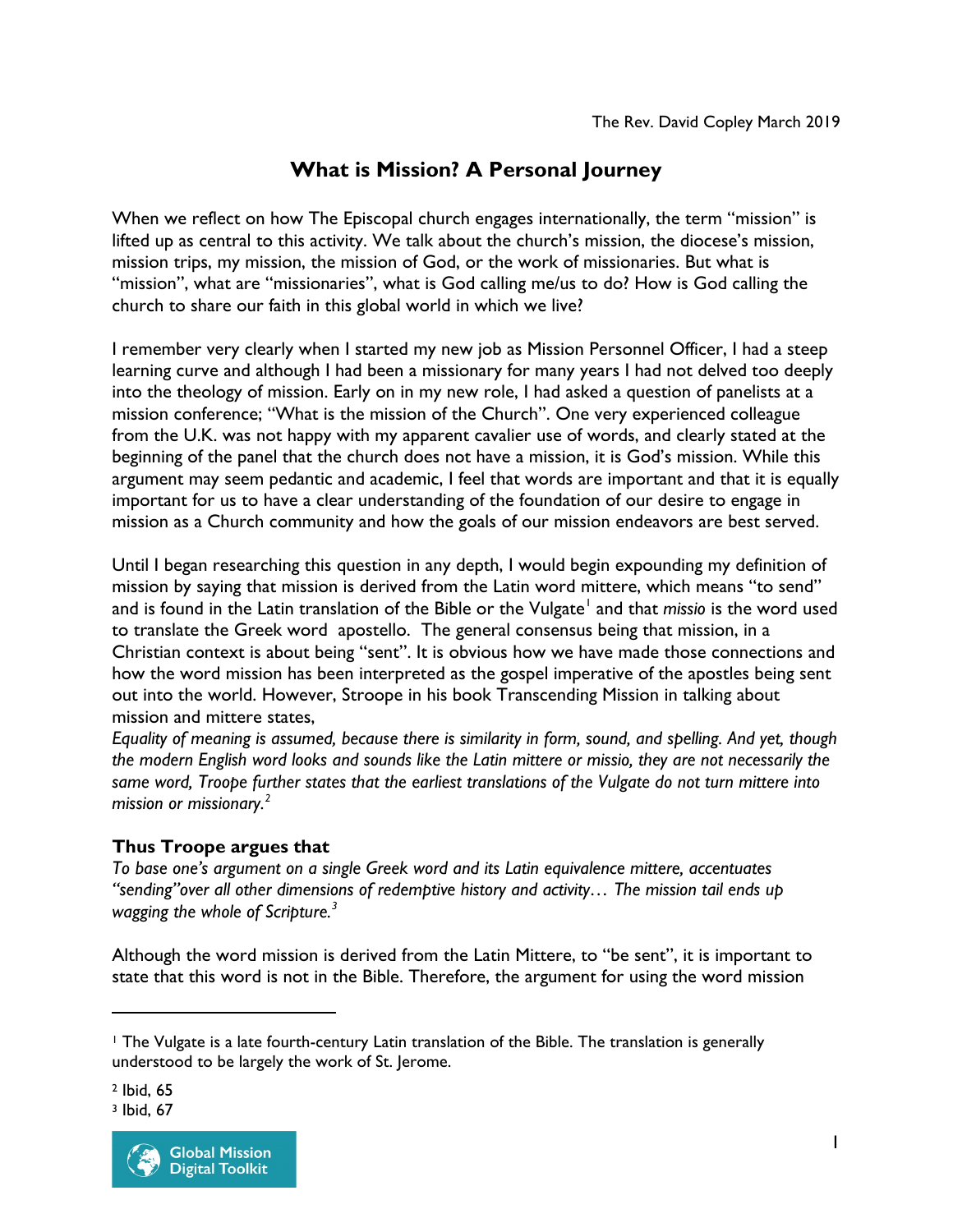because it is biblically based, is clearly on rocky ground. However, it is fair to state that being sent is a New Testament calling for the apostles and for ourselves is part of how we are called to follow Christ.

In recent times, there has been an increasing sensitivity to the term mission and missionary, and there is clearly some colonial baggage associated with the term. The Episcopal Church's corporate name is the Domestic and Foreign Missionary Society, a name formed out of the understanding that we are all missionaries and are all called to being sent into the world. Should we therefore abandon the term mission and missionary?

Historically, the term mission in the church was first used in the  $16<sup>th</sup>$  century. David Bosch states that

*The Jesuits were the first to use it (the term mission) in terms of the spread of the Christian faith among people (including Protestants) who were not members of the Catholic Church. In this new sense it was intimately associated with the colonial expansion of the Western world into what has more recently become known as the Third World (or, sometimes, the Two-Thirds World).[4](#page-2-0)*

In the catechism of the 1979 Book of Common Prayer we read that the church's mission is "to restore all people to unity with God and each other in Christ". I would argue that we need to take one step back from how we interpret the Church's mission to be, and reflect on our understanding of "God's Mission"

But what is the mission of God, and how are we tasked to participate in that mission? The theology of the mission of God is often discussed using its Latin translation, the *Missio Dei.* This is a theological concept first coined by Karl Barth at the Brandenburg Mission Conference in 1932<sup>[5](#page-2-1)</sup>.

*After the First World War, however, missiologists began to take note of recent developments in biblical and systematic theology. In a paper read at the Brandenburg Missionary Conference in 1932, Karl Barth became one of the first theologians to articulate mission as an activity of God himself. [6](#page-2-2)*

Mission Dei was further developed in the Williengen Conference of 1952.

*His (Karl Barth) influence on missionary thinking reached a peak at the Willingen Conference of the IMC (1952). It was here that the idea (not the exact term) missio Dei first surfaced clearly. Mission was understood as being derived from the very nature of God. It was thus put in the context of the doctrine of the Trinity, not of ecclesiology or soteriology. The classical doctrine on the missio Dei as God* 

<span id="page-2-2"></span><span id="page-2-1"></span><sup>6</sup> David J. Bosch (2011-11-09). Transforming Mission: Paradigm Shifts in Theology of Mission (20th Anniversary Edition) (American Society of Missiology) (p. 381). Orbis Books. Kindle Edition.



 $\overline{a}$ 

<span id="page-2-0"></span><sup>4</sup> David J. Bosch (2011-11-09). Transforming Mission: Paradigm Shifts in Theology of Mission (20th Anniversary Edition) (American Society of Missiology) (p.1 ). Orbis Books. Kindle Edition. <sup>5</sup> Stroope, Transcending Mission. 16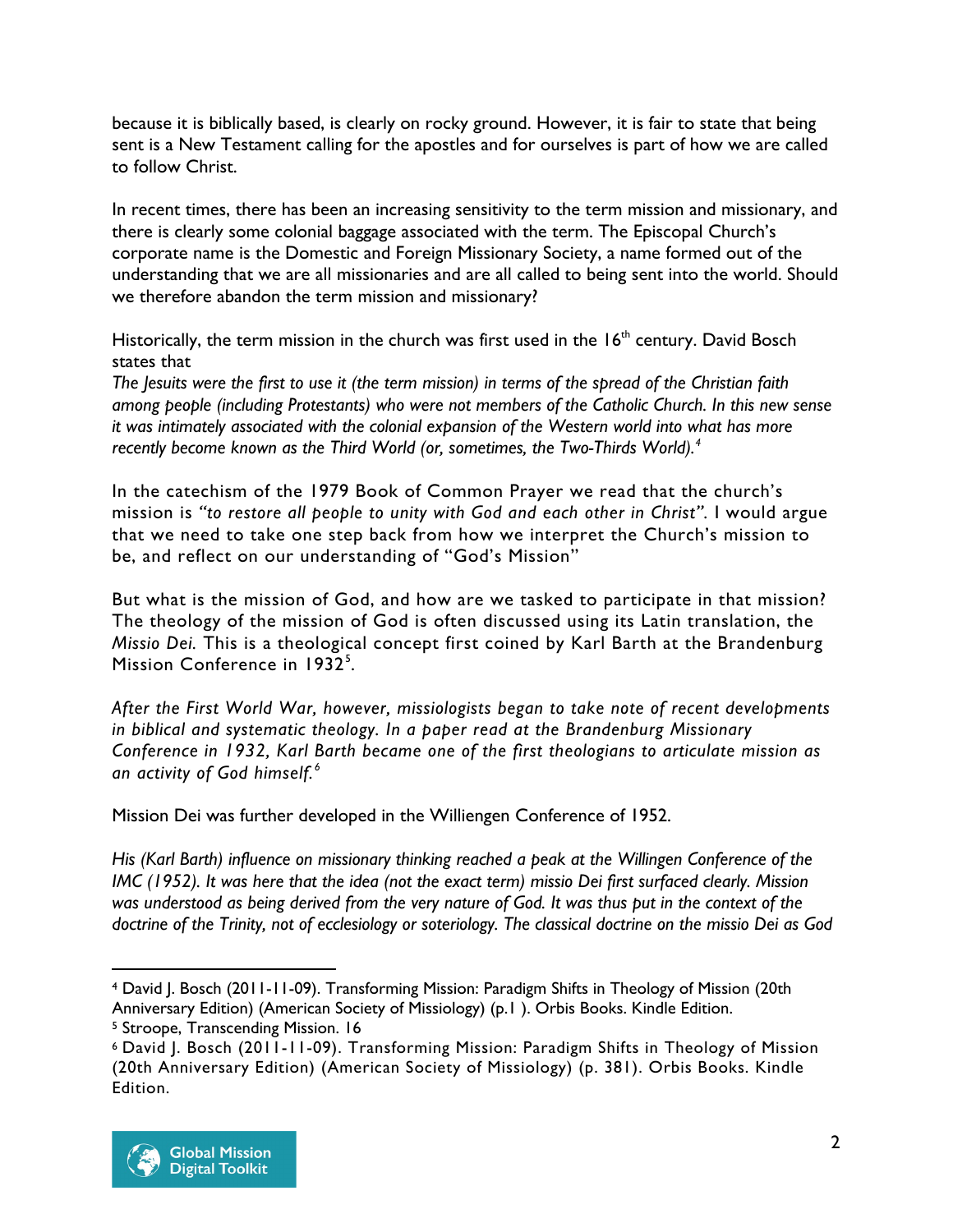*the Father sending the Son, and God the Father and the Son sending the Spirit was expanded to include yet another "movement": Father, Son, and Holy Spirit sending the church into the world. As far as missionary thinking was concerned, this linking with the doctrine of the Trinity constituted an important innovation.[7](#page-3-0)* 

Bosch continues in this argument*, "In attempting to flesh out the missio Dei concept, the following could be said: In the new image mission is not primarily an activity of the church, but an attribute of God. God is a missionary God (cf Aagaard 1973: 11– 15; 1974: 421). "It is not the church that has a mission of salvation to fulfil in the world; it is the mission of the Son and the Spirit through the Father that includes the church" (Moltmann 1977: 64). Mission is thereby seen as a movement from God to the world; the church is viewed as an instrument for that mission (Aagaard 1973: 13). There is church because there is mission, not vice versa (Aagaard 1974: 423). To participate in mission is to participate in the movement of God's love toward people, since God is a fountain of sending love."[8](#page-3-1)*

The takeaway from this very incomplete snapshot of the theological debate on mission is that our engagement in mission is best grounded in God's mission, which is primarily to participate in God's redemptive love towards one another, with is arguably the goal to be reconciled to God and one another. I would argue that when we think of mission, we should always think of it in this context.

With regards to the use of the term missionary, I agree with Bosch who states that "*missionary presupposes a sender, a person or persons sent by the sender, those to whom one is sent, and an assignment. The entire terminology thus presumes that the one who sends has the authority to do so."[9](#page-3-2)* The term also is inextricably associated with a time in our history of colonial expansion, conquest and occupation. While I am ambivalent to it use, it is not my preferred term for how the church engages with the world around it. Notwithstanding the colonial association the term limits the enormous breadth of our response to Gods calling for us to be a follower of Christ. Following Jesus is not just about going out into the world and sharing the good news of the gospel "overseas". Following Jesus on the way, on the way of love, is about sharing God's love with one another. As Bishop Michael Curry continues to say, "Love God, love one another, and love yourself".

When I began to write this article, I had travelled home to England and was sharing in the responsibilities for caring of my parents, both of whom have had strokes and my mother who had recently come home from spending eight weeks in hospital after her stroke. While it was a privilege to have this time to be with my parents. It was difficult, humbling, and emotionally challenging work to help care for my elderly parents. I would argue that I was participating in

<span id="page-3-2"></span><span id="page-3-1"></span><span id="page-3-0"></span><sup>7</sup> David J. Bosch (2011-11-09). Transforming Mission: Paradigm Shifts in Theology of Mission (20th Anniversary Edition) (American Society of Missiology) (p. 381). Orbis Books. Kindle Edition. <sup>8</sup> David J. Bosch (2011-11-09). Transforming Mission: Paradigm Shifts in Theology of Mission (20th Anniversary Edition) (American Society of Missiology) (p. 382). Orbis Books. Kindle Edition. <sup>9</sup> David J. Bosch (2011-11-09). Transforming Mission: Paradigm Shifts in Theology of Mission (20th Anniversary Edition) (American Society of Missiology). Orbis Books. Kindle Edition.



 $\overline{a}$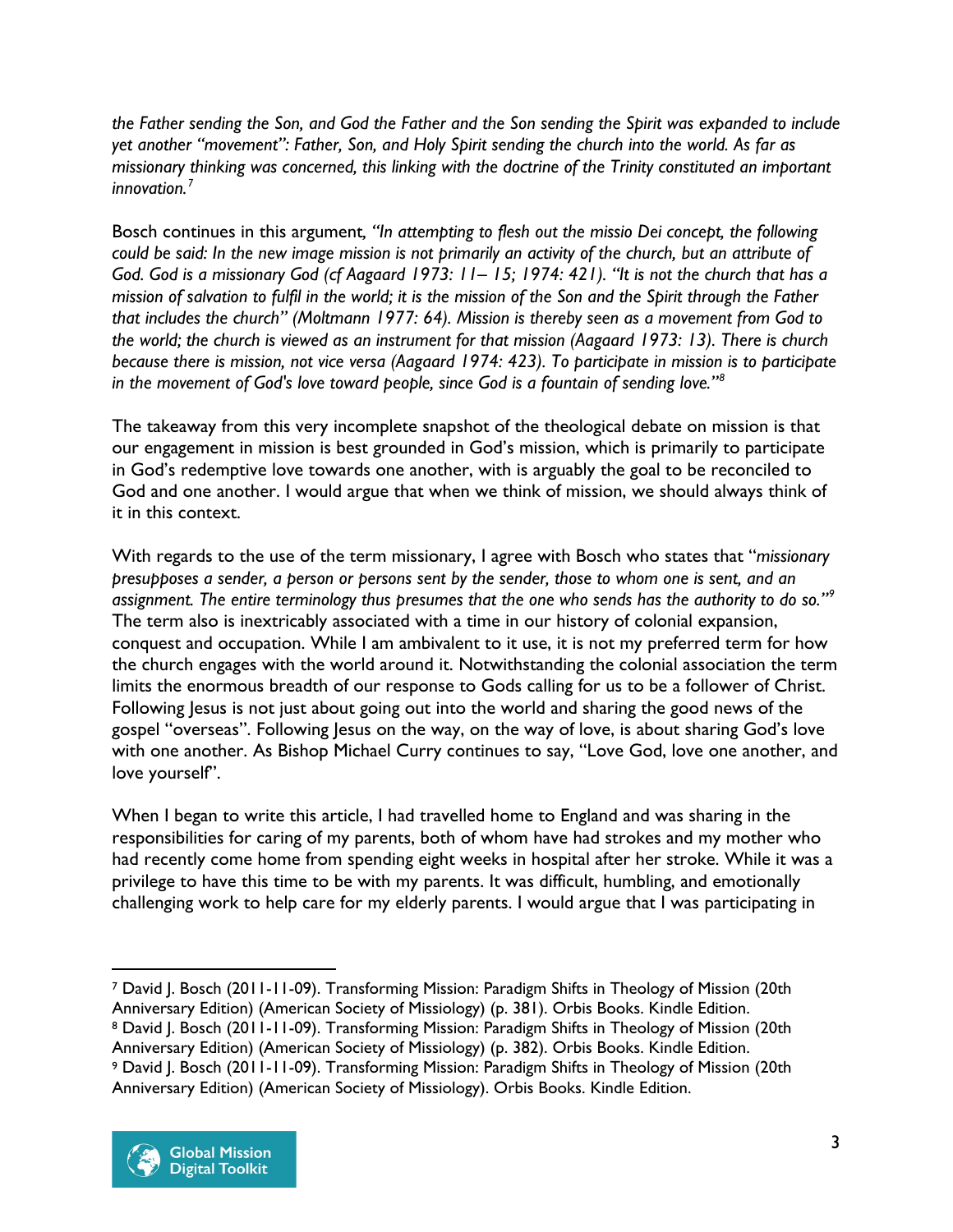God's call for me, just as much in that setting, as I was when I worked as a nurse in Liberia during the civil war in the 1990's.

Another perspective that I heard from a sermon given my Bishop Bob Fitzpatrick of Hawaii during a visit to the Philippines in 2017 is taken from the Hawaiian word Ohana. My take away from the sermon is that Ohana means family, and usually means family in a most expanded context. Family could include blood relatives, ones expanded family, friends, and members of the community where one lives. The basic premise being that nobody is forgotten or feels isolated.

Similarly, when staying at the home of a bishop in Kenya some time ago I commented on the large number of children running around his home. When I asked whether they were all his children he said very proudly that they were. Some were his own flesh and blood, some were adopted or fostered, but as far as he was concerned, they were all his children and he cared for them all equally, as if they were his own flesh and blood.

Following Christ is about loving God and loving one another, period. We can do this by crossing borders and traveling overseas, we can do this by being a kind and caring person, who lovingly cares for a family member, a neighbor, or a stranger.

Whether you think that one aspect of following Christ is more important than another is somewhat subjective, perhaps the most important thing is that as a community we are not forgetting anyone. It is important to care for the elderly widow next door, to care for the poor in our neighborhood, it is equally important to look beyond ourselves, our own cultural and geographic context. To care for those who are in desperate economic situations, those living in war zone, those who are victims of famine, victims of oppression, victims of violence, victims of injustice.

As a community, in my context within The Episcopal Church, it is important for us to participate in God's calling for us with all those whom we are able to engage with. In my case I focus on international mission but I am grateful for those who participate in mission in the United States, those who work with victims of hunger, oppression, racism, and in support of the most vulnerable in our society.

Mission, as being sent, is potentially too limiting a definition of how Christ is calling us all to follow the way of love. Following Christ is primarily about love, this holds a broader understanding and a stronger foundation as to who we are and what we do as a community of believers in following the way of Jesus.

I see God's mission throughout the whole Bible, both the Hebrew Scripture and the New Testament. The Bible is the story of humanities relationship and understanding of our relationship with God and with one another.

I came into global ministry within the Episcopal Church through the back door; I married into the church and to international mission life and ministry.

My initial motivation came out of my work with non-profit aid agencies and specifically my work in Liberia, providing health care support for people living in the midst of a civil war. Over the

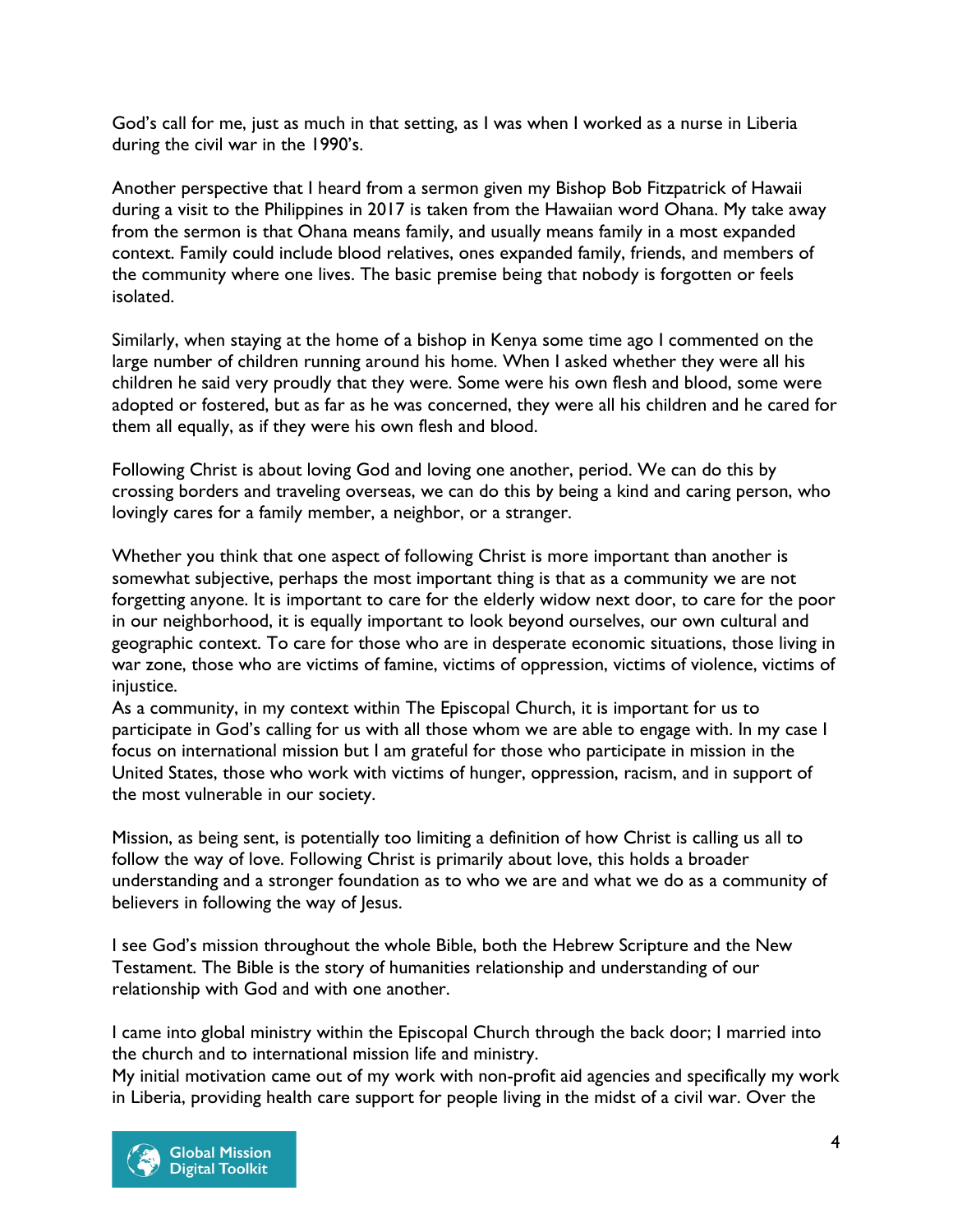years, I have had a very pragmatic approach to mission. I have skills as a registered nurse, a priest, and an administrator. As my faith grew, I could easily find scripture to back up this basic premise and was naturally drawn to Matthew 25.

*Come, you that are blessed by my Father, inherit the kingdom prepared for you from the foundation of the world; <sup>35</sup> for I was hungry and you gave me food, I was thirsty and you gave me something to drink, I was a stranger and you welcomed me, <sup>36</sup> I was naked and you gave me clothing, I was sick and you took care of me……. Truly I tell you, just as you did it to one of the least of these who are members of my family,[\[g\]](https://www.biblegateway.com/passage/?search=matthew+25&version=NRSV#fen-NRSV-24046g) you did it to me.*

or pretty much the whole of the letter of James, and in particular James 1:22.

*But be doers of the word, and not merely hearers who deceive themselves.*

## **Or Luke 2:10-11**

*And the crowds asked him, "What then should we do?" In reply he said to them, "Whoever has two coats must share with anyone who has none; and whoever has food must do likewise*

While these verses still form a vital part of my theological engagement, I began to feel that I had missed a step, in terms of the rationale for international ministry. In reading criticisms of mission as creating dependency, in it being colonial and paternalistic, in my work with aid agencies and in working alongside my colleagues in Episcopal Relief and Development I had a growing sense that while the compassionate charitable model has its place in our response to a hurting world it is not necessarily the most effective and efficient way to support those in need and that professional aid agencies do a better and more informed job in supporting those with physical needs.

In teaching classes on mission theology and scripture, to aspiring missionary recruits over the past ten years I have begun to look at Holy Scripture as a whole, realizing as Bishop Ian Douglas has said that

*The reason why we do not find the word mission, as such in the Bible is because, I want to argue, all of Holy Scripture is the story of mission, is the story of God's mission. I want to emphasize that the whole Bible, Hebrew Scripture and the New Testament, is a revelation of God's mission in the world. [10](#page-5-0)*

My theology on how to follow Christ is based on the understanding that we are all children of God, something that is stated throughout much of scripture. From the very beginning of the Hebrew Scripture we read in Genesis

# *Gen 1:27*

*So God created humankind in his image, in the image of God he created them, male and female he created them. God blessed them… 31 God saw everything he had made and indeed. It was very good.* 

<span id="page-5-0"></span> $\overline{a}$ <sup>10</sup> From BIBLICAL FOUNDATIONS FOR MISSION Ian T. Douglas "From Called to Sent" GEMN Conference Marist House Retreat Center, Framingham, MA May 19, 2011

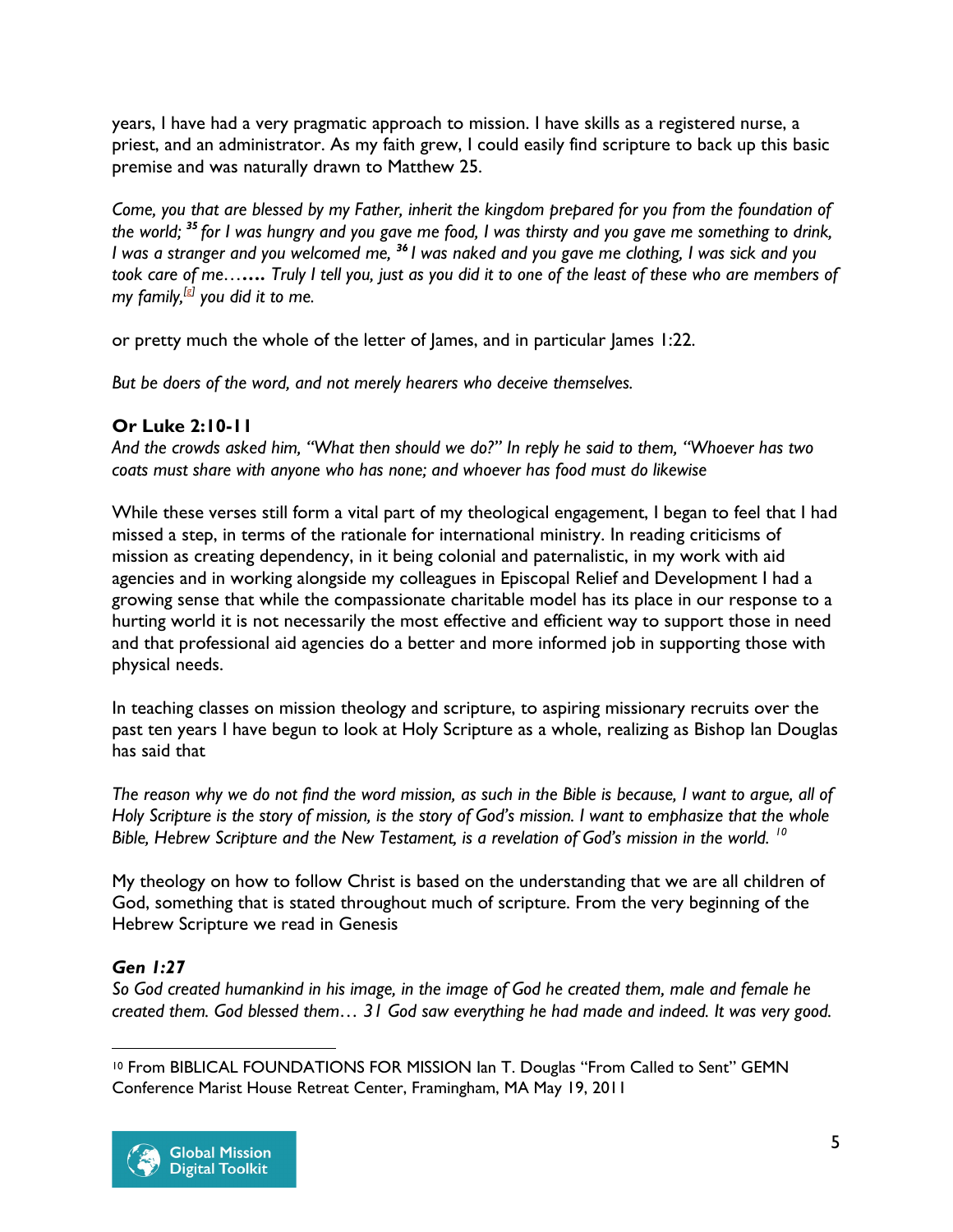Not only are we created in God's image I would argue we are created out of the very essence of God. That God lives within each and every one of God's treasured creation, and therefore we are all children of God and consequently brothers and sisters in Christ. My friends and colleagues often joke that I have basically one sermon and that I almost always manage to include references to our patronage as God's children in every sermon.

While in Liberia and working with both Liberian and international colleagues, I met with so many people who gave of themselves sacrificially, occasionally to the point of death to help those who were in greater need than themselves. When we acknowledge that we are all related and that those who are in the greatest need are as much our sisters, brothers, mothers and fathers as our own blood family, then our reason for being in relationship takes on a whole new dimension. If, as a Christian we fully internalize this understanding of following Christ then we have no option but to reach out and be in relationship with those of our family whom we do not yet know.

We were formed by God, we come from God and God lives within us, and our lives, our stories, our folklore, our legends attempt to understand this reality.

There is a Jewish legend that says that just before God puts a soul into the body that soul is asked to forget its preternatural life, its pre-birth life. And so, just as the soul enters the body, one of God's angel's presses the baby's mouth shut, as a gesture that, during its earthly life, it is to be silent about its divine origins. The little crevice below each person's nose is the imprint of the angel's forefinger sealing your lips, and that is why when you are trying to remember something, during your ponderings your own forefinger sometimes spontaneously rises and rests in that crevice.

There is a Norwegian legend that, before a soul is put into the body, that souls is kissed by God and, during all its life on earth the soul retains the memory of that kiss and relates everything to it.

Throughout Hebrew scripture our ancestors have revealed this understanding of who we are and our relationship with God.

#### **Jeremiah 1:5**

*<sup>5</sup>"Before I formed you in the womb I knew you, and before you were born I consecrated you; I appointed you a prophet to the nations."*

## **Psalm 139:13-16**

*For you formed my inward parts; you knitted me together in my mother's womb. I praise you, for I am fearfully and wonderfully made. Wonderful are your works;*

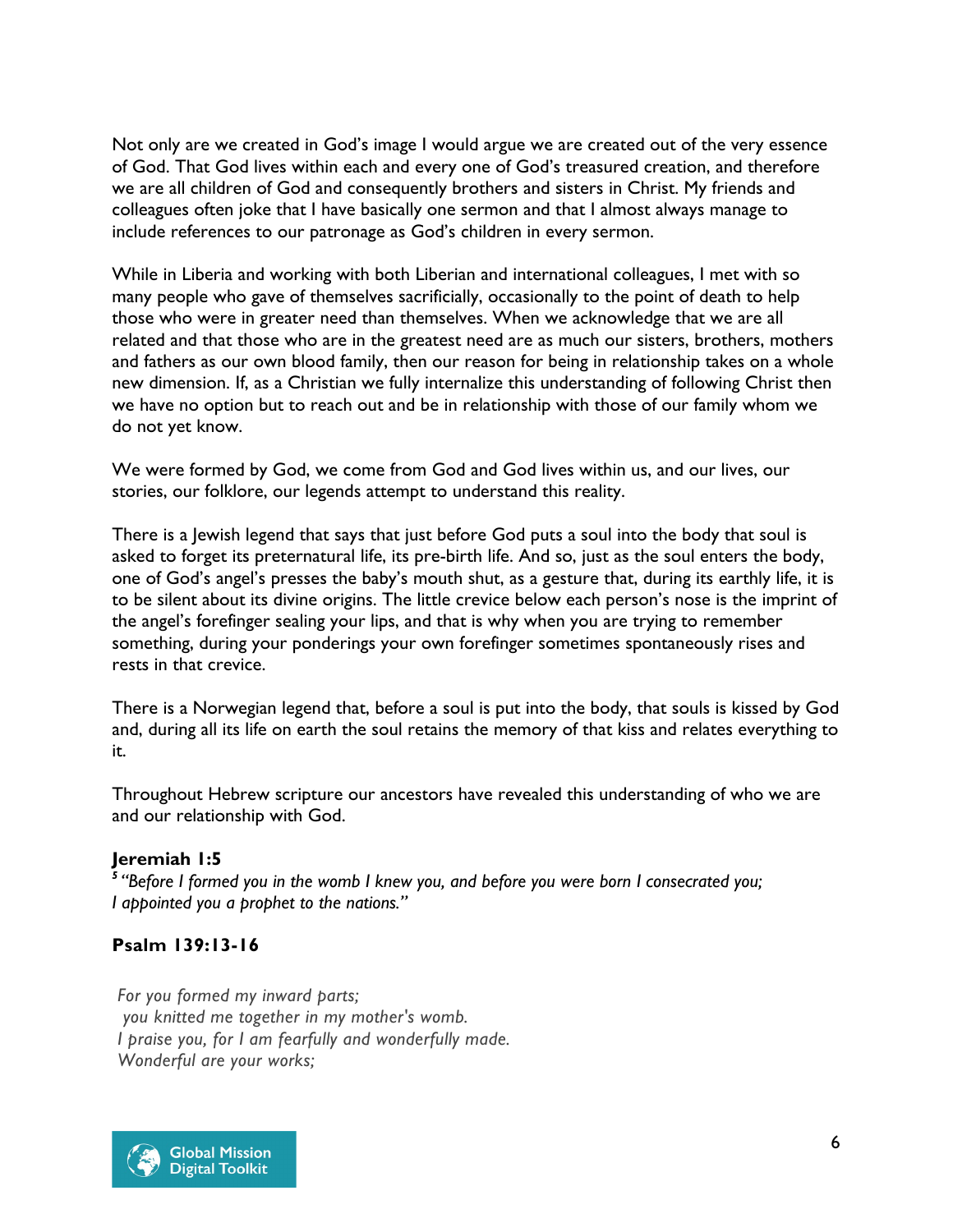*my soul knows it very well. My frame was not hidden from you, when I was being made in secret, intricately woven in the depths of the earth. Your eyes saw my unformed substance; in your book were written, every one of them, the days that were formed for me, when as yet there was none of them.*

This understanding of the presence of the Triune God within us continues in New Testament scriptures.

#### **John 17:20-23**

"I ask not only on behalf of these, but also on behalf of those who will believe in me through their word, that they may all be one. As you, Father, are in me and I am in you, may they also be in us, so that the world may believe that you have sent me. The glory that you have given me I have given them, so that they may be one, as we are one, I in them and you in me, that they may become completely one, so that the world may know that you have sent me and have loved them even as you have loved me.

#### **Matthew 5:44-45**

But I say to you, love your enemies and pray for those who persecute you, **<sup>45</sup>** so that you may be children of your Father in heaven; for he makes his sun rise on the evil and on the good, and sends rain on the righteous and on the unrighteous.

#### **Matthew 25:40**

"Truly I tell you as you did it to one of the least of these who are members of my family, you did it to me."

One could argue as to whether there is a real presence of God within each and every one of us or the meaning of being a "child of God", I realize that this is one of many theological arguments of our journey with Christ. However, from my experience and from what I have seen around the world in the kindness and sacrificial gifts of one to another, I feel strongly that all humanity is made in the image of God and that we are all children of God whether we are Christian, Muslim, Hindu, black, white, gay or straight.

"Mission theology" has moved from "our mission" and the "Church's mission" to talking about our participating in "God's mission". When we participate in God's calling for us, perhaps we should consider using terminology encouraged by Bishop Michael Curry, that we are called to be "Following the Way of Love" or "Practicing a Jesus Centered Life', and remind ourselves that we are the Episcopal branch of the Jesus Movement.

If you feel called to continue to use the term mission, missioner, missionary then please do so.

However, I would ask you not to put too many limitations on the use of that term; and remember that at the end of the day our calling is to love God, love one another, and love ourselves. And to never leave anyone behind.